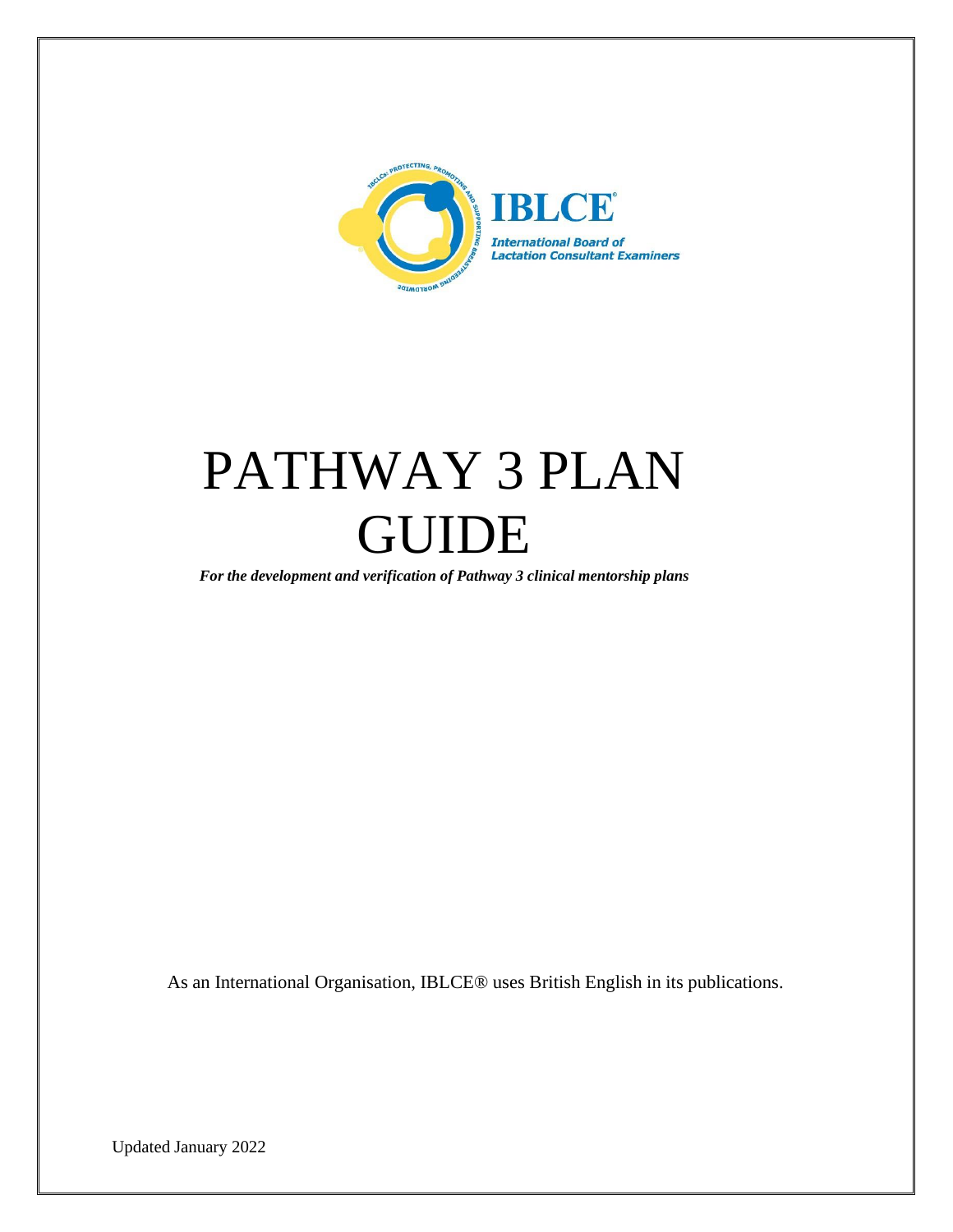This guide provides information about how to develop a Pathway 3 Plan. It is not intended as a guide about how to apply for the International Board Certified Lactation Consultant® (IBCLC®) professional certification or examination. For more information about applying for the certification and examination, please consult the *Candidate* **Information Guide** 

#### **Table of Contents**

| I.    |                                                                                            |  |
|-------|--------------------------------------------------------------------------------------------|--|
| II.   |                                                                                            |  |
| III.  |                                                                                            |  |
|       |                                                                                            |  |
|       |                                                                                            |  |
|       |                                                                                            |  |
| IV.   |                                                                                            |  |
|       |                                                                                            |  |
| V.    |                                                                                            |  |
|       |                                                                                            |  |
|       |                                                                                            |  |
|       |                                                                                            |  |
| VI.   |                                                                                            |  |
|       |                                                                                            |  |
|       | B. Phase 2: Transition to Clinical Practice and Phase 3: Supervised Independent Practice 9 |  |
|       |                                                                                            |  |
| VII.  |                                                                                            |  |
|       |                                                                                            |  |
|       |                                                                                            |  |
|       |                                                                                            |  |
| IX.   |                                                                                            |  |
| X.    |                                                                                            |  |
| XI.   |                                                                                            |  |
| XII.  |                                                                                            |  |
| XIII. |                                                                                            |  |
|       |                                                                                            |  |

Copyright © 2018-2022, International Board of Lactation Consultant Examiners®. All rights reserved.

www.iblce.org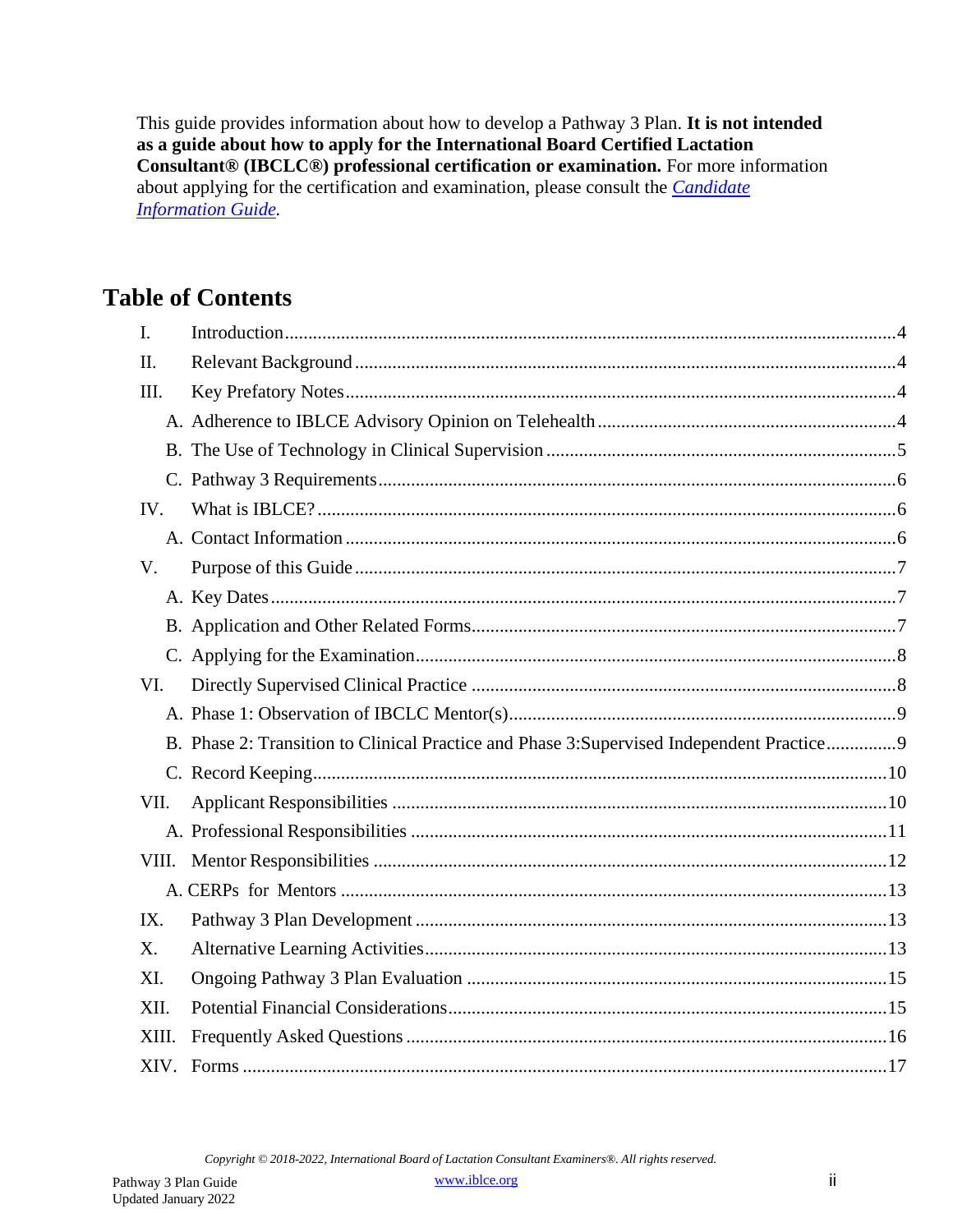#### <span id="page-2-0"></span>**I. Introduction**

The International Board of Lactation Consultant Examiners® (IBLCE®) is providing this updated guide at this time in order to respond to the needs of IBLCE stakeholders in light of the COVID-19 global pandemic. This update is intended to clarify and inform IBLCE stakeholders regarding the use of technology to meet the lactation specific clinical practice requirement pursuant to IBCLC Pathway 3 (Mentorship with an IBCLC) given the COVID-19 global pandemic.

## <span id="page-2-1"></span>**II. Relevant Background**

The International Board of Lactation Consultant Examiners (IBLCE) previously released an *[Advisory Opinion on Telehealth](https://iblce.org/wp-content/uploads/2020/04/2020_April_IBLCE_Advisory_Opinion_Telehealth_FINAL.pdf)* focusing on the provision of lactation consultant services to *consumers* in alignment with IBCLC guiding practice documents inclusive of the *[Scope of](https://iblce.org/wp-content/uploads/2018/12/scope-of-practice-2018.pdf) [Practice for International Board Certified Lactation Consultant® \(IBCLC®\) Certificants](https://iblce.org/wp-content/uploads/2018/12/scope-of-practice-2018.pdf)* (dissemination and effective date December 12, 2018), the *[Code of Professional Conduct for](https://iblce.org/wp-content/uploads/2017/05/code-of-professional-conduct.pdf) [IBCLCs](https://iblce.org/wp-content/uploads/2017/05/code-of-professional-conduct.pdf)* (effective November 1, 2011 and updated September 2015), and the *[Clinical](https://iblce.org/wp-content/uploads/2018/12/clinical-competencies-2018.pdf) [Competencies for the Practice of International Board Certified Lactation Consultants](https://iblce.org/wp-content/uploads/2018/12/clinical-competencies-2018.pdf) [\(IBCLCs\)](https://iblce.org/wp-content/uploads/2018/12/clinical-competencies-2018.pdf)* (dissemination and effective date December 12, 2018).

# <span id="page-2-3"></span><span id="page-2-2"></span>**III. Key Prefatory Notes**

# **A. Adherence to IBLCE Advisory Opinion on Telehealth**

Pathway 3 applicants and their mentors who desire to meet IBCLC clinical practice eligibility requirements through the use of technology must review and adhere to IBLCE's *Advisory [Opinion on Telehealth](https://iblce.org/wp-content/uploads/2020/04/2020_April_IBLCE_Advisory_Opinion_Telehealth_FINAL.pdf)*.

That advisory opinion also makes clear that an IBCLC should particularly consider how one's provision of lactation consulting services via telehealth is in alignment with the key provisions of the aforementioned guiding practise documents inclusive of privacy, security, assessment, demonstration and evaluation of relevant techniques, provision of evidence-based information to clients, as well as appropriate collaboration with, or referral to, other healthcare providers. Particularly emphasised is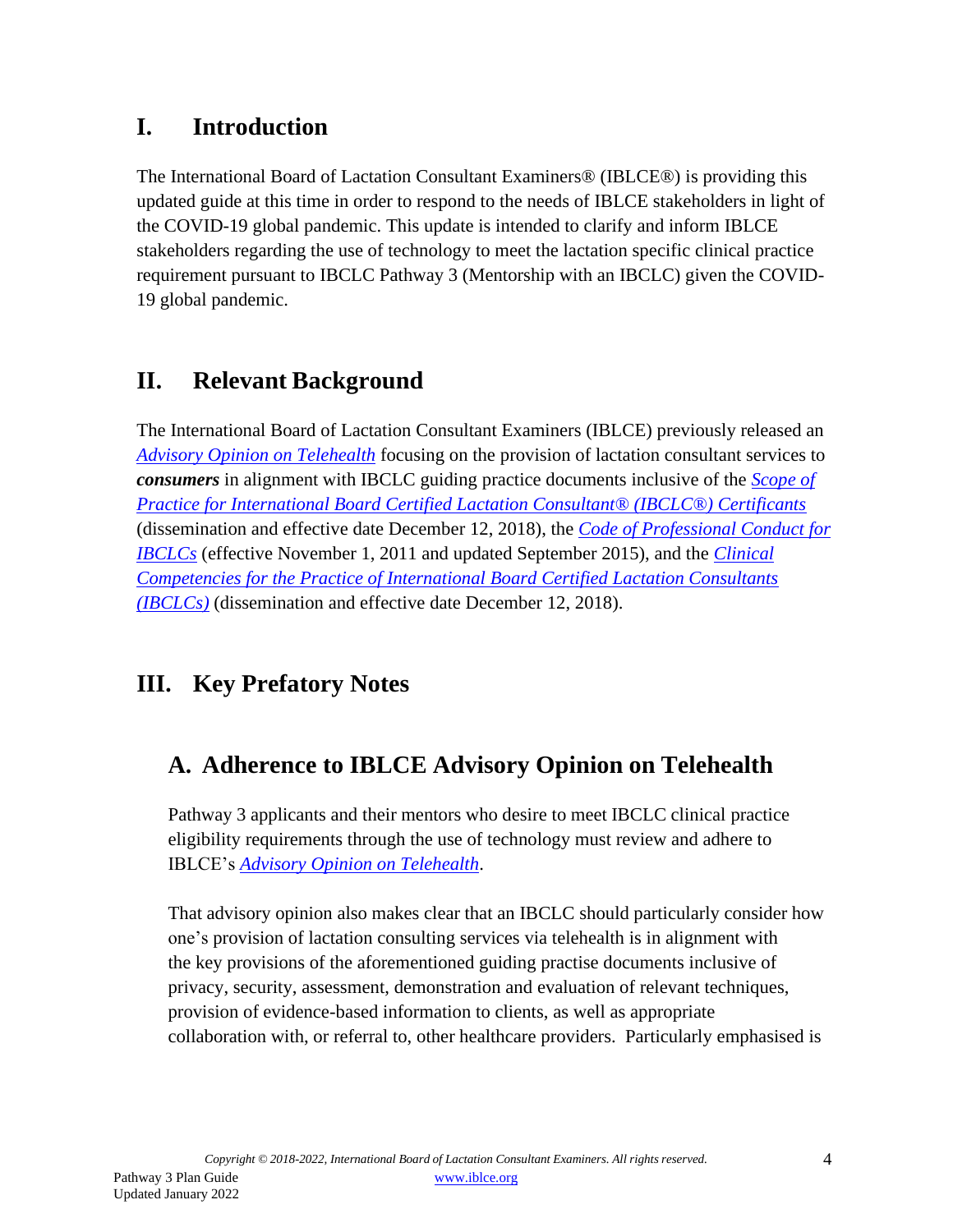Principle 3.2 of the *[Code of Professional Conduct](https://iblce.org/wp-content/uploads/2017/05/code-of-professional-conduct.pdf)* which requires advance written consent from the breastfeeding parent prior to photographing, recording, or taping (audio or video) that parent or the child.

The information provided in the *Advisory Opinion on Telehealth* also applies to clinical supervision by IBCLCs as well as those pursuing the IBCLC via Pathway  $3<sup>1</sup>$  $3<sup>1</sup>$  $3<sup>1</sup>$  and is incorporated by reference into this document.

#### <span id="page-3-0"></span>**B. The Use of Technology in Clinical Supervision**

Technology can be used in the context of clinical supervision and is particularly important due to public health considerations such as are currently being experienced worldwide, but also due to accessibility issues<sup>[2](#page-3-2)</sup>.

However, use of technology in the context of clinical supervision does require enhanced communication, additional planning, and a focus on technological and administrative details, as well as a sound grasp of the legal requirements in not just one, but two locations and thus possibly two jurisdictions. Key considerations include security, most particularly of technological platforms, privacy including sensitive health data as well as detailed informed consent. Those making use of technology in clinical supervision should also give careful consideration to the reliability of potential platforms. Basic to intermediate competency should be achieved by all parties using the platform prior to its utilisation. Moreover, considerable thought and planning should be devoted to assuring that the clinical supervision is designed to create a realistic clinical experience.

Those seeking to leverage technology to provide clinical supervision, if not already experienced in this type of supervision, should pursue training or independent study in this approach to knowledgably and competently provide effective clinical supervision similar to that which would be offered in person. There are a number of peer-reviewed resources in this regard, including some specifically related to telelactation.

<span id="page-3-1"></span><sup>&</sup>lt;sup>1</sup> IBLCE is not responsible for the individual educational, practices, professional, or contractual terms or situations ofany IBCLC, including but not limited to any legal or other terms of any business relationship between any aspiring IBCLC and one's educational institution or clinical supervisor. Individual IBCLCs and applicants are fully responsible for all actions and decisions, whether legal, health, or financial related, and neither IBLCE nor its officers, directors, employees, subject matter experts or other agents are responsible or liable for any loss or damage caused by such acts or decisions. All determinations as to eligibility, candidacy, and certification made by IBLCE shall be based on applicable terms, conditions, and requirements as stated by IBLCE in published materials and on the IBLCE website in accordance with applicable IBLCE policies and procedures.

<span id="page-3-2"></span><sup>&</sup>lt;sup>2</sup> As previously noted, over the next several months, IBLCE will be conducting a more comprehensive review of the use of technology with respect to the IBCLC's eligibility requirements, due to a host of issues inclusive of public health and accessibility.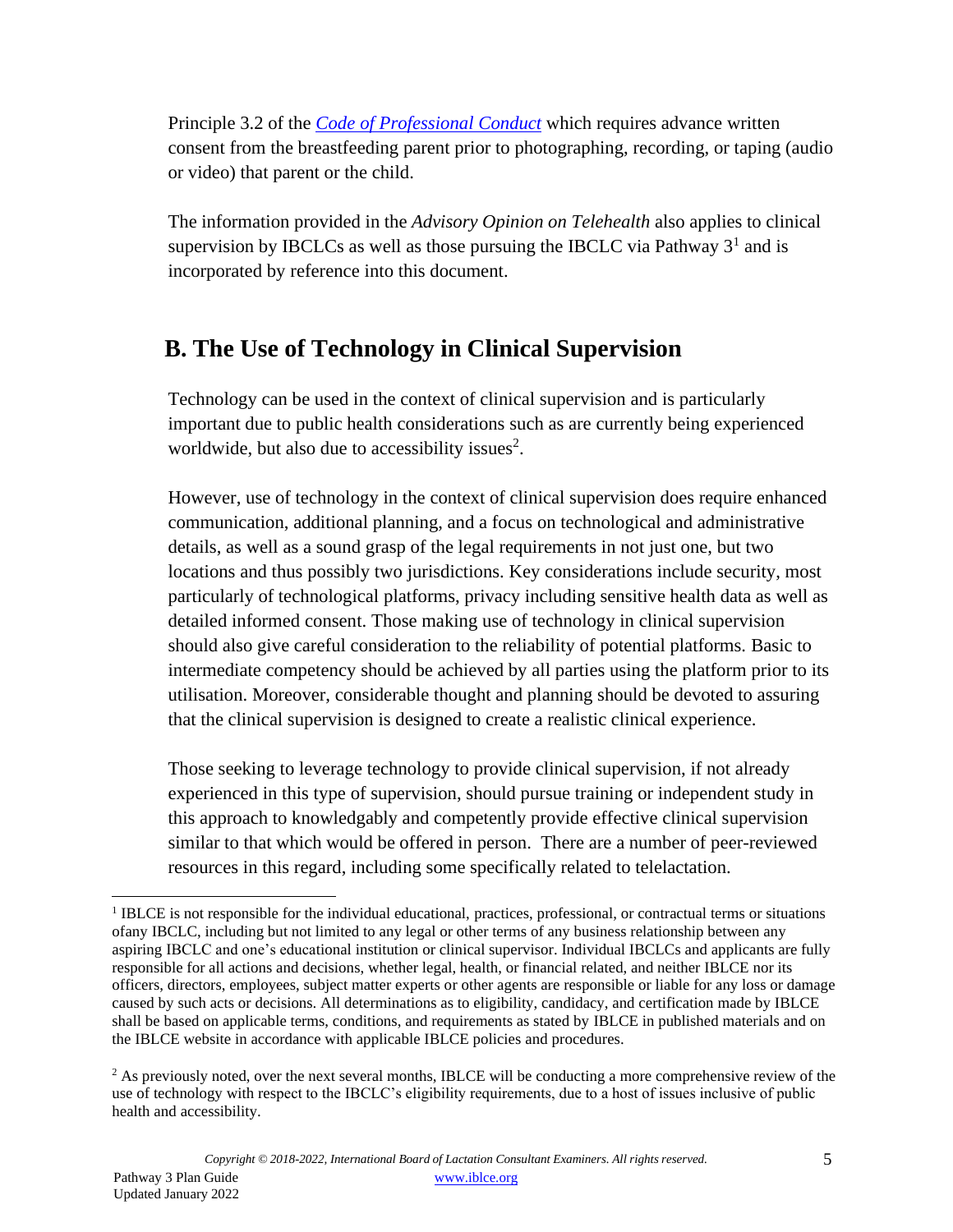## <span id="page-4-0"></span>**C. Pathway 3 Requirements**

It is important to note that this document does not *substantively* change IBLCE's existing clinical practice eligibility requirements with respect to Pathway 3 but simply provides information on *how* IBLCE's Pathway 3 clinical eligibility requirements can be met by leveraging technology.

#### **D. Relationship of This Updated** *Pathway 3 Plan Guide* **to the IBCLC** *Candidate Information Guide* **(updated September 2019)**

It is critical to note that due to the exigent circumstances associated with the current global pandemic, it is not feasible for IBLCE to quickly edit and translate the entirety of the IBCLC *Candidate [Information](https://iblce.org/iblce-documents/) Guide* nor the website into sixteen languages so as to align with this document. Therefore, this *Pathway 3 Plan Guide* should be read in conjunction with the *Candidate Information Guide* and to the extent information contained in the *Candidate Information Guide* conflicts, or is silent, with the guidance contained in this document, this *Pathway 3 Plan Guide* shall govern.

## <span id="page-4-1"></span>**IV. What is IBLCE?**

IBLCE, or the International Board of Lactation Consultant Examiners, is the independent international certification body conferring the International Board Certified Lactation Consultant (IBCLC) credential.

#### <span id="page-4-2"></span>**A. Contact Information**

International Board of Lactation Consultant Examiners (IBLCE) 10301 Democracy Lane, Suite 400 Fairfax, Virginia 22030 Phone: 703-560-7330 [www.iblce.org](http://www.iblce.org/)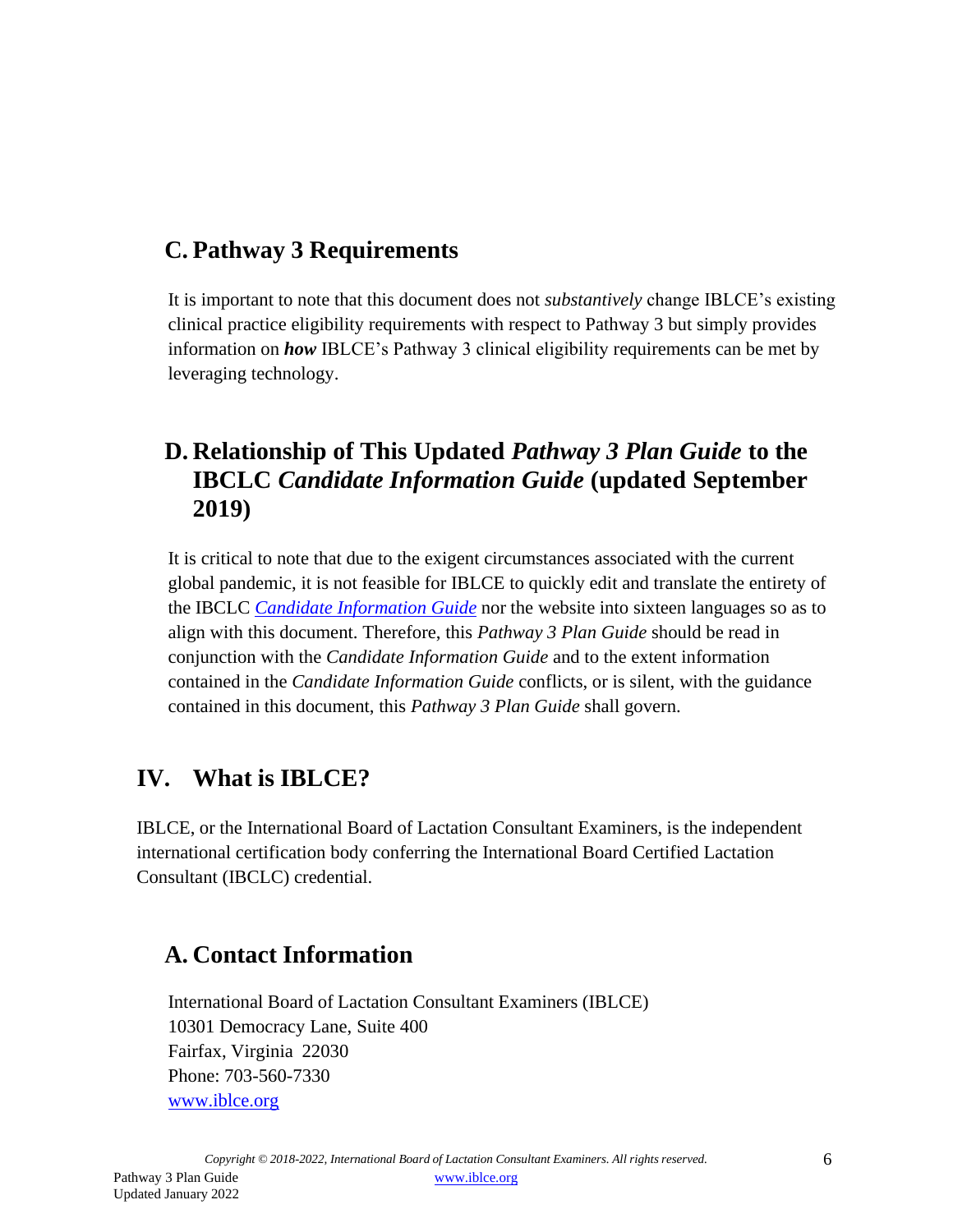IBLCE has locations in Austria, Australia and the United States. You may reach the IBLCE location that serves your country of residence by using the contact information found on the IBLCE [website.](https://iblce.org/contact-2/)

#### <span id="page-5-0"></span>**V. Purpose of this Guide**

The Pathway 3 eligibility pathway is distinguished from the other IBLCE examination eligibility pathways by requiring the applicant to complete a clinical practice mentorship under the direct supervision of IBCLCs who serve as mentors. Individuals who would like to follow Pathway 3 **must first submit a plan to IBLCE** specifying how they will complete the required *directly supervised* clinical practice hours in lactation and breastfeeding care.

Before the directly supervised clinical practice mentorship begins, IBLCE must verify the certification status of the IBCLCs who will serve as mentors. The purpose of this guide is to assist individuals in developing their Pathway 3 Plans.

#### <span id="page-5-1"></span>**A. Key Dates**

Pathway 3 Plan verification is valid for five (5) years. Individuals with verified Pathway 3 Plans must meet *all* IBLCE examination eligibility requirements in place at the time of applying for the examination.

## <span id="page-5-2"></span>**B. Application and Other Related Forms**

The Pathway 3 Plan Verification Packet (application) is available in the same languages as IBLCE offers the examination. Visit the IBLCE website and locate your language. English, Spanish, and German applications are available in the online credential management system.

Plans must be verified by IBLCE before the applicant begins to accumulate the required minimum of 500 directly supervised clinical practice hours.

IBLCE will send notification of Pathway 3 Plan verification by email to the applicant and the Chief Mentor. Please allow two weeks for verification of your Pathway 3 Plan to be completed.

Pathway 3 Plan applications may be submitted year-round. There is a fee for application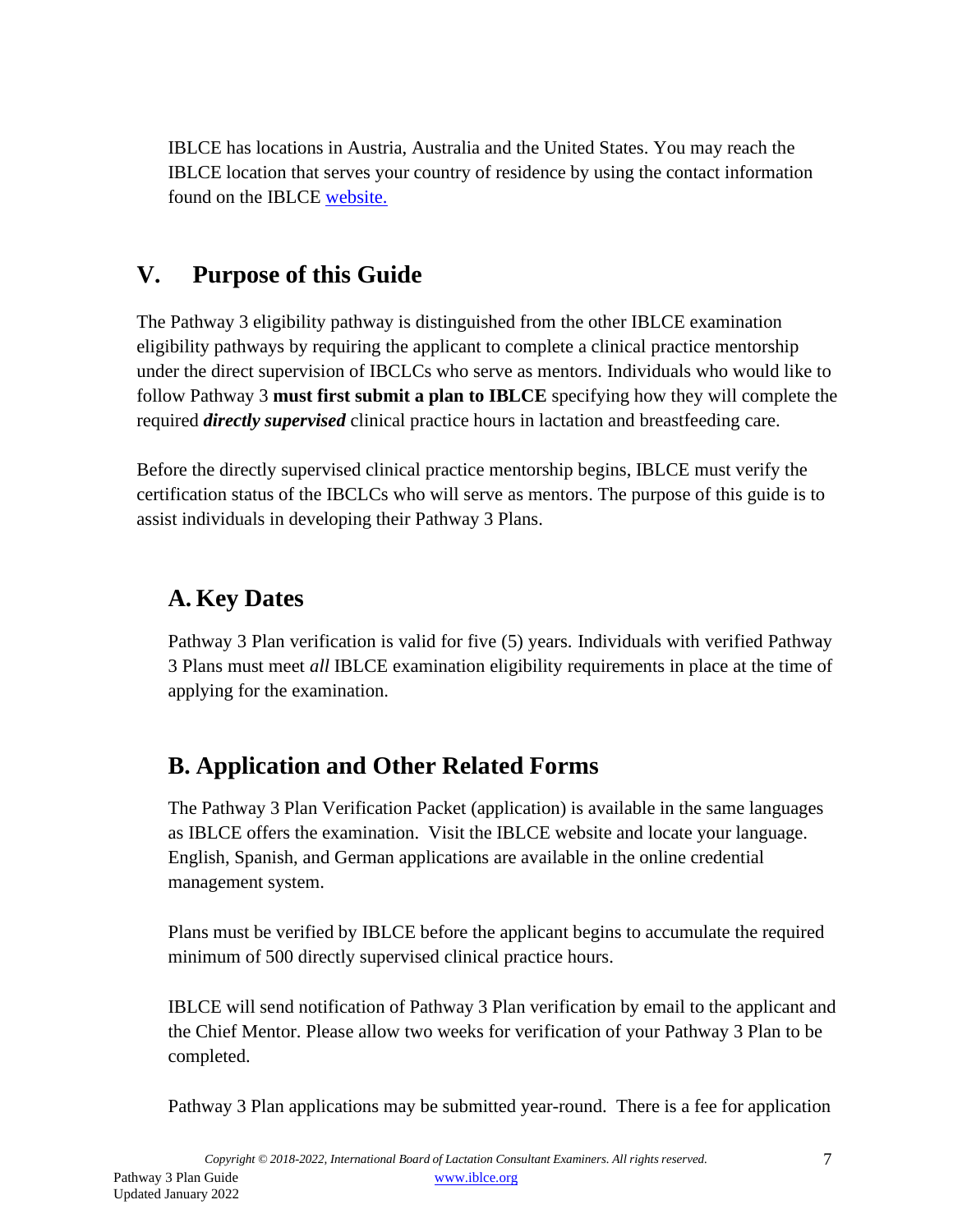verification and the amount can be found on the last page of this document.

#### <span id="page-6-0"></span>**C. Applying for the Examination**

In addition to a minimum of 500 hours of directly supervised clinical practice in lactation care, Pathway 3 applicants must also complete education in the health sciences, education that is specifically about human lactation and breastfeeding, and, beginning with applications for the 2021 examination, five (5) hours of education focused on communication skills. For more information about the Health Sciences Education and Lactation Specific Education requirements, please consult the *Candidate Information Guide*, which can be found on the IBLCE website.

**Important!** Application for the IBCLC examination must occur within the five years immediately following IBLCE verification of the Pathway 3 Plan.

#### <span id="page-6-1"></span>**VI. Directly Supervised Clinical Practice**

Pathway 3 clinical practice hours must be directly supervised by mentors who are currently certified IBCLCs in good standing. Direct supervision is defined as a gradual, three-phaseprocess:

- **Phase 1: Observation of IBCLC Mentor(s)** Begins with line of sight observation of the IBCLC mentor engaged in practice AND/OR direct observation through use of a secure technology platform which facilitates synchronous twoway audio and visual communication.
- **Phase 2: Transition to Clinical Practice** Includes clinical practice experience under the direct observation and guidance of the IBCLC mentor who is physically in the room with the applicant OR through the use of a secure technology platform which facilitates synchronous two-way audio and visual communication until the skill is mastered.
- **Phase 3: Supervised Independent Practice** Culminates with independent practice by the applicant, with the IBCLC mentor either physically nearby to assist if needed OR available via a secure technology platform which facilitates synchronous two-way audio and visual communication.

Only those hours spent completing directly supervised clinical practice that involves interaction with breastfeeding families may be counted toward the required 500 hours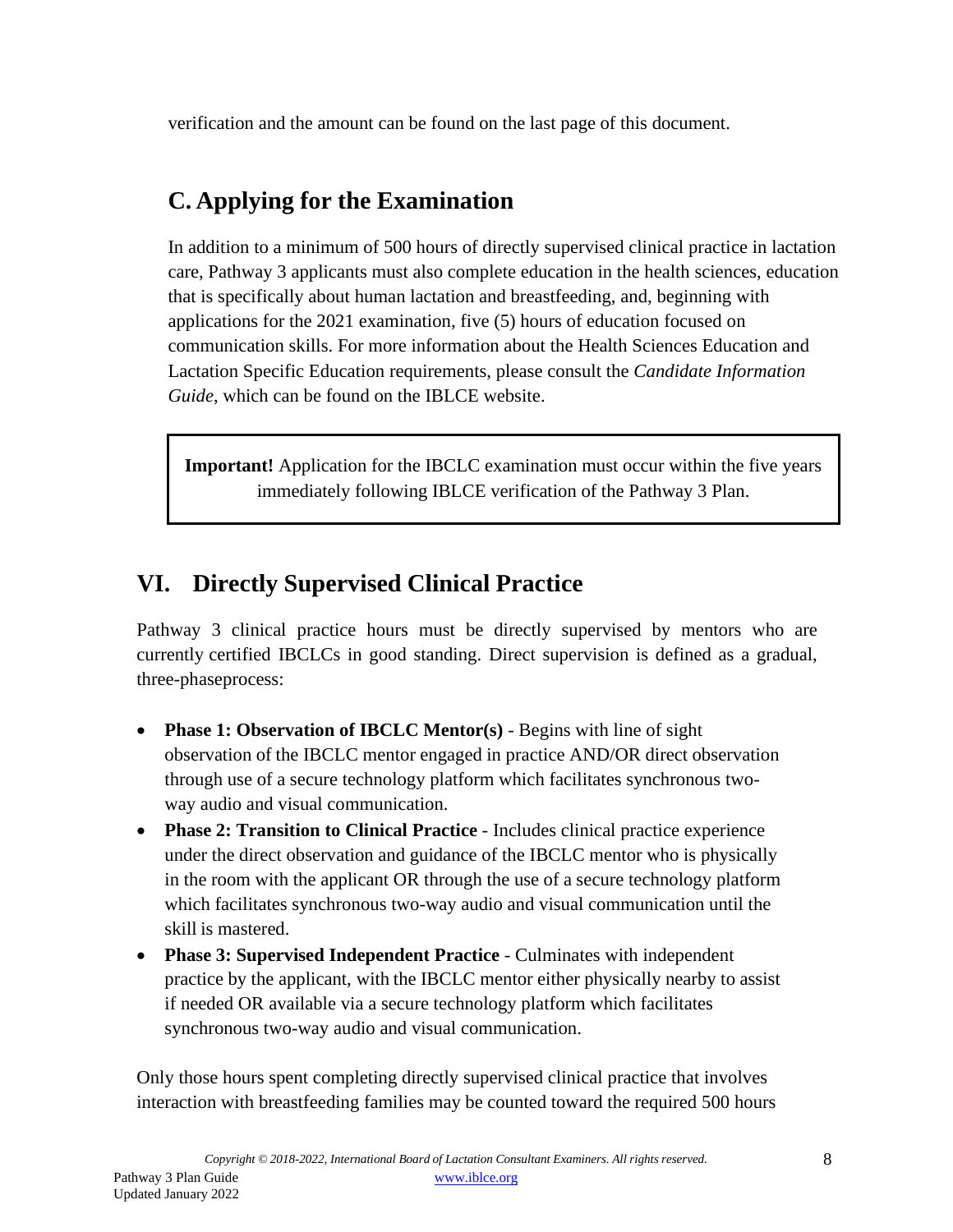minimum. *Hours of clinical experience obtained prior to Pathway 3 Plan verification; hours obtained outside of the Pathway 3 Plan through work or volunteer experience; hours simply observing IBCLCs who are not mentors; and/or hours spent in completing alternative learning activities will not be counted toward fulfilling Pathway 3 requirements.*

## <span id="page-7-0"></span>**A. Phase 1: Observation of IBCLC Mentor(s)**

Observation of the IBCLC mentor(s) as described above must occur before the Pathway 3 applicant works directly with breastfeeding families.

- At the discretion of the supervising IBCLC, this observation may occur in conjunction with written assignments or coursework and may be undertaken before the Pathway 3 Plan is verified.
- Clinical observation of the IBCLC mentor **does not** count toward the minimum requirement of 500 directly supervised clinical practice hours.

# <span id="page-7-1"></span>**B. Phase 2: Transition to Clinical Practice and Phase 3: Supervised Independent Practice**

Practice obtained under Phases 2 and 3 of direct supervision **may be** counted toward the required 500 hours of directly supervised clinical practice. The directly supervised clinical practice may be undertaken only after the Pathway 3 Plan is verified by IBLCE.

**Please Note**: Due to the need to observe mentors and/or complete alternative learning assignments, completion of the Pathway 3 Plan will require more than 500 hours of the applicant's time. This should be taken into consideration when planning for the IBLCE examination application.

Actual practice by the applicant is required in Phases 2 and 3. This means that the applicant provides the care with the IBCLC mentor either in the room directly observing as the care is being delivered by the applicant or observing through use of a secure technology platform as described above which facilitates synchronous two-way audio and visual communication Through either form of observation, either in person or via observation using technology with synchronous audio and visual components, the focus is on the mentor providing guidance and assistance to the applicant. The applicant should not be allowed to practise independently (Phase 3) until the IBCLC mentor(s) have determined that the applicant knows the limits of her/his knowledge and skill. Knowing when to ask for help is essential to the applicant's demonstration of the specialised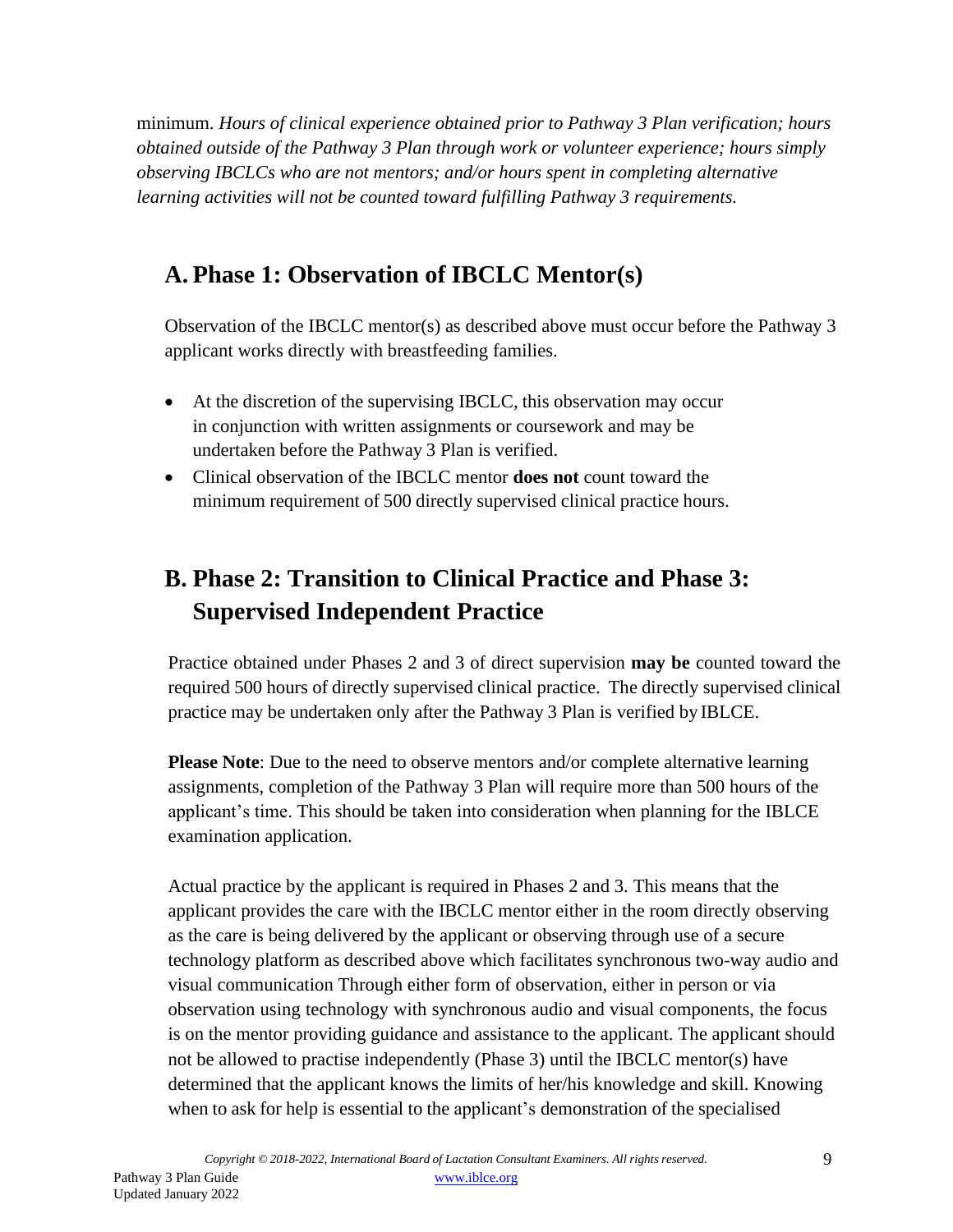knowledge required of IBCLCs.

IBLCE encourages the applicant to pursue a variety of practice settings as part of the Pathway 3 mentorship, as this will provide the applicant with a broader range of experience related to the content areas on the *[IBCLC Detailed Content Outline](https://iblce.org/wp-content/uploads/2017/05/ibclc-detailed-content-outline-for-2016-for-publication.pdf)*. It is also important that applicants practise in settings that will give them an opportunity to work with breastfeeding families across the chronological spectrum from pre-conception through weaning. Directly supervised clinical practice hours must be accumulated in every duty listed on the *Clinical Competencies for the Practice of International Board Certified Lactation Consultants*. These hours must be recorded on the *Pathway 3 Clinical Practice HoursReport* and verified by the Chief Mentor.

## <span id="page-8-0"></span>**C. Record Keeping**

It is important to keep accurate records of directly supervised clinical practice hours. When applying for the IBCLC examination, your application may be randomly chosen for audit. If your examination application is audited, you will be required to submit additional documentation. Keep an accurate record of your clinical practice by using the *Pathway 3 Time Sheet* and the *Pathway 3 Directly Supervised Clinical Practice Hours Report.* These forms can be found at the end of this document.

## <span id="page-8-1"></span>**VII. Applicant Responsibilities**

Pathway 3 applicants must:

- Locate and contract with IBCLCs who will serve as mentors and choose one IBCLC to serve as the Chief Mentor.
	- o Pathway 3 applicants are advised to network within their community to locate experienced IBCLCs who are willing to serve as mentors. IBLCE does not currently maintain a list of IBCLCs willing to be mentors and so does not provide assistance in locating mentors.
	- o **Please Note**: IBLCE is not responsible or liable for the acts, conduct, or health-related experience or decision-making of any mentors.
	- o **Recommendation:** Independently contracting with more than one mentor is advisable and gives the applicant the advantage of observing and learning from more than one experienced IBCLC.
	- Establish a business relationship with the IBCLCs who will serve as mentors.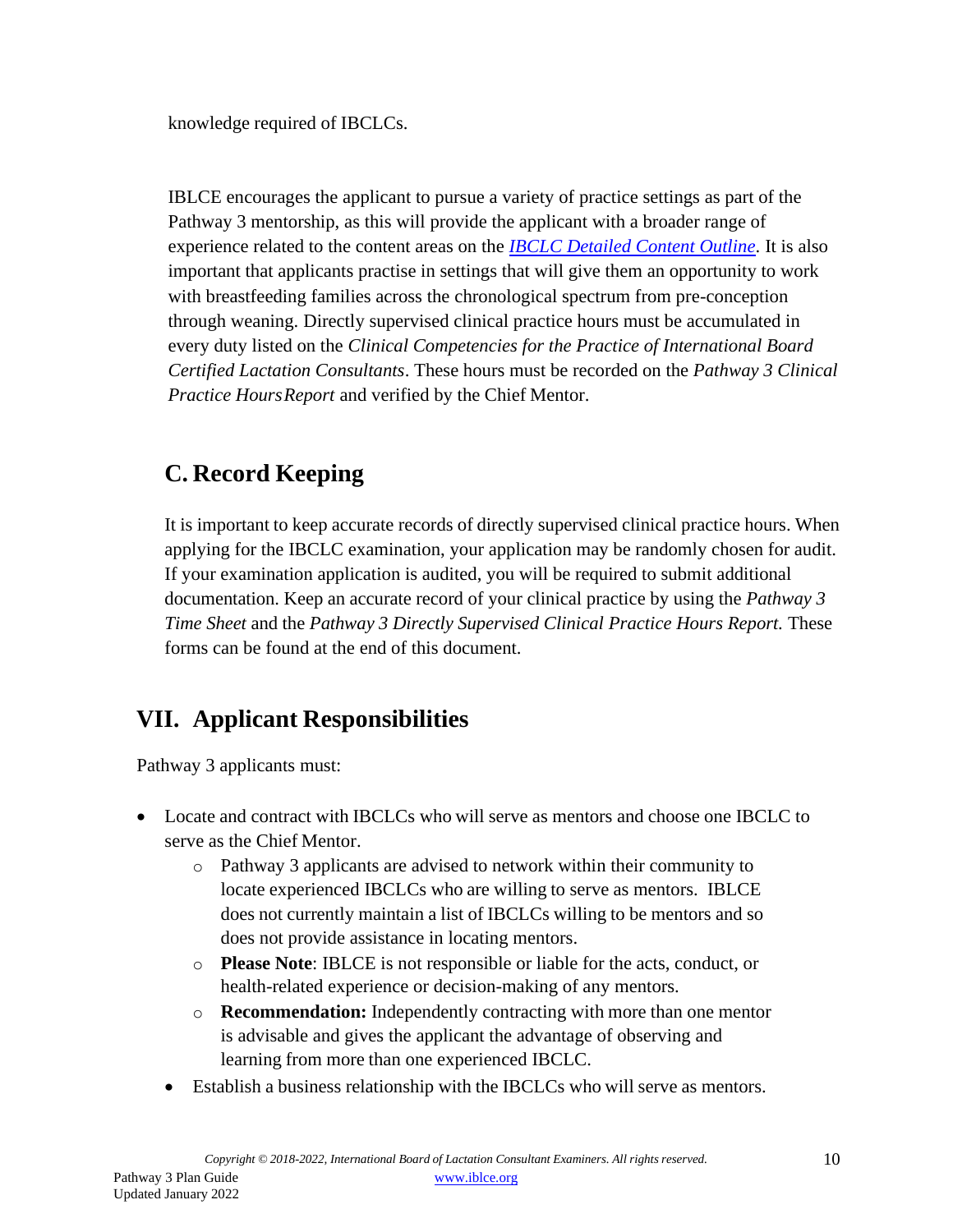- o IBLCE does not review or approve the contractual terms, conditions, or financial arrangements with any mentors, but only determines whether the requirements of Pathway 3 and any other IBLCE policies are met.
- o **Please Note**: Any cost of mentorship varies and is part of the business relationship between the applicant and the mentors. IBLCE is not responsible for the terms of this business relationship. Payment is not required for mentorship.
- Meet the mentor's and the practice setting's requirements regarding applicable laws, regulations, policies, or other professional rules or guidelines for practice, professional liability insurance, immunisation certificates, health exam, etc. If the clinical supervision is provided via technology, this applies to both the mentor's and your own location.
- Notify IBLCE in writing if for any reason the applicant and/or mentor decides to terminate the plan prior to completion or if it becomes necessary to add or change mentors.
	- o If adding or changing mentors becomes necessary, it is the applicant's responsibility to notify IBLCE of the change and obtain a completed *Mentor Agreement Form* for any new mentors. Clinical hours with a new mentor will not count until IBLCE has verified the new mentor.

## <span id="page-9-0"></span>**A. Professional Responsibilities**

Pathway 3 applicants are expected to adhere to certain basic principles of professional and ethical practices, including but not limited to:

- Conduct themselves in a professional manner at all times, adhering to all principles of the IBLCE *Code of Professional Conduct for International Board Certified Lactation Consultants.*
- Ensure that proper legal, regulatory, health, safety and insurance standards and requirements are met at all practice settings.
- Complete written work promptly and in compliance with the mentor's requirements.
- Obtain express written permission from the client to observe, assist and/or provide lactation care.
- Keep accurate records of the time spent completing the Pathway 3 Plan.
- Abide by any legal, regulatory, policy, or other requirements of the clinical placement site(s) where the directly supervised clinical practice in lactation and breastfeeding care is obtained as well as your own location.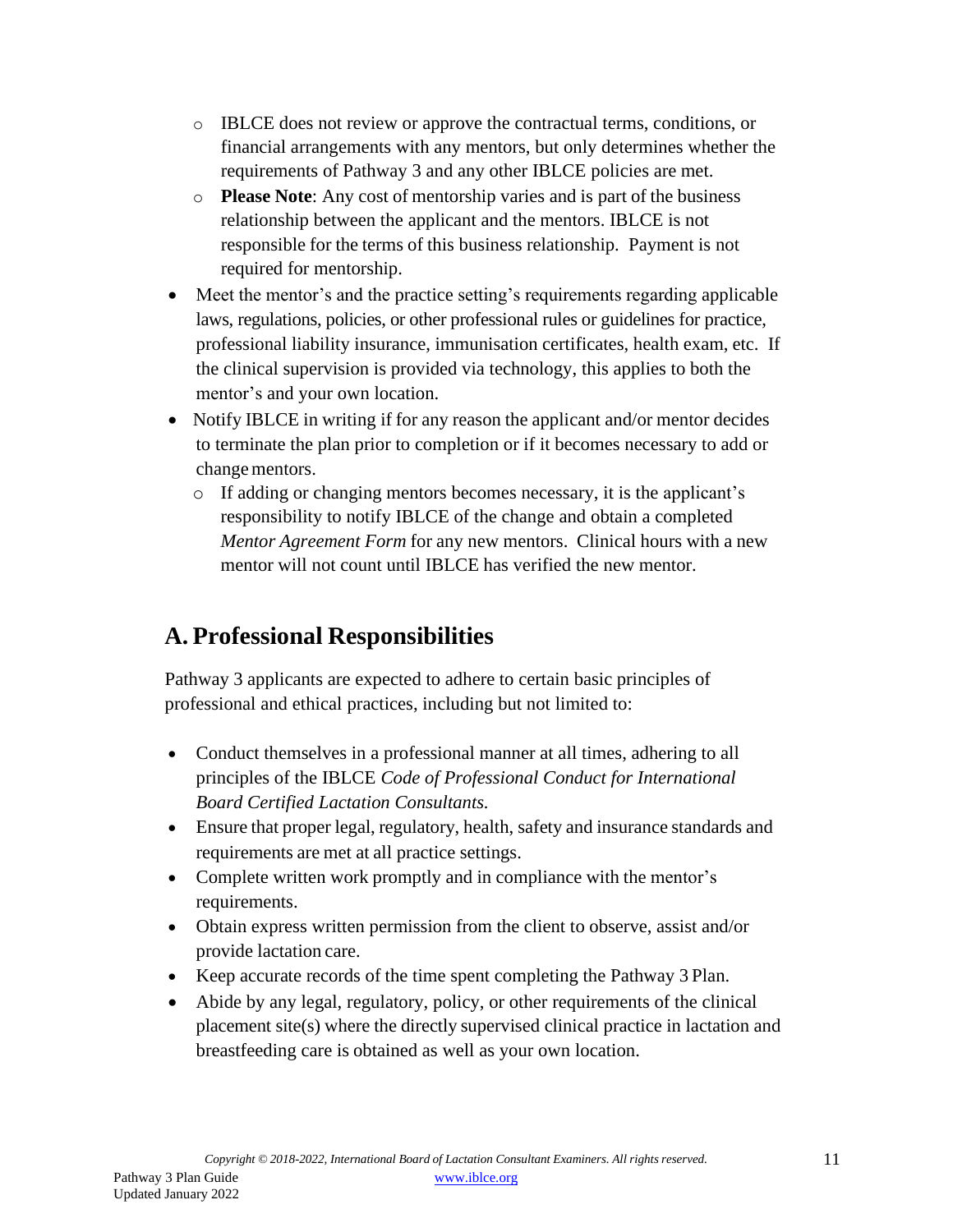## <span id="page-10-0"></span>**VIII.Mentor Responsibilities**

One mentor must agree to serve as the primary supervisor (Chief Mentor) of the Pathway 3 Plan. The Chief Mentor is responsible for:

- Creating and executing a Pathway 3 Plan which covers all of the duties listed on the *Clinical Competencies for the Practice of International Board Certified Lactation Consultants*.
- Working together with the applicant to complete the Pathway 3 Plan Application form.
- Securing the practice settings in which the applicant will obtain the directly supervised clinical practice hours.
- Supervising the other mentors who are providing direct supervision of the applicant's clinical practice.
- Reporting to IBLCE the percentage of time each mentor provided direct supervision to the Pathway 3 applicant. This report must be submitted when the Pathway 3 Plan is completed and is for the purpose of awarding Continuing Education Recognition Points (CERPs) to mentors.

IBCLCs who serve as Pathway 3 mentors are expected to demonstrate and model the highest professional standards in their clinical practice and in their professional behaviour according to the *Code of Professional Conduct for IBCLCs* (effective November 1, 2011 and updated September 2015), *Scope of Practice for International Board Certified Lactation Consultant® (IBCLC®) Certificants* (dissemination and effective date December 12, 2018), the *Clinical Competencies for the Practice of International Board Certified Lactation Consultants (IBCLCs)* (dissemination and effective date December 12, 2018) and the IBLCE *[Advisory](https://iblce.org/wp-content/uploads/2020/04/2020_April_IBLCE_Advisory_Opinion_Telehealth_FINAL.pdf) [Opinion on Telehealth](https://iblce.org/wp-content/uploads/2020/04/2020_April_IBLCE_Advisory_Opinion_Telehealth_FINAL.pdf)*. Their commitment must extend beyond the breastfeeding families to teaching the Pathway 3 applicant under their supervision. Each Pathway 3 mentor must:

- Be a currently certified IBCLC in good standing.
- Complete and submit a *Pathway 3 Mentor Agreement Form* to the applicant.
- Provide a period of time during which the Pathway 3 applicant observes their practice before allowing the applicant to provide direct clinical practice to breastfeeding families.
- Directly supervise the applicant's clinical practice and determine the degree to which the applicant has mastered the clinical skills being practised before permitting the applicant to practise independently.
- Log the clinical practice hours that the applicant has accumulated under their direct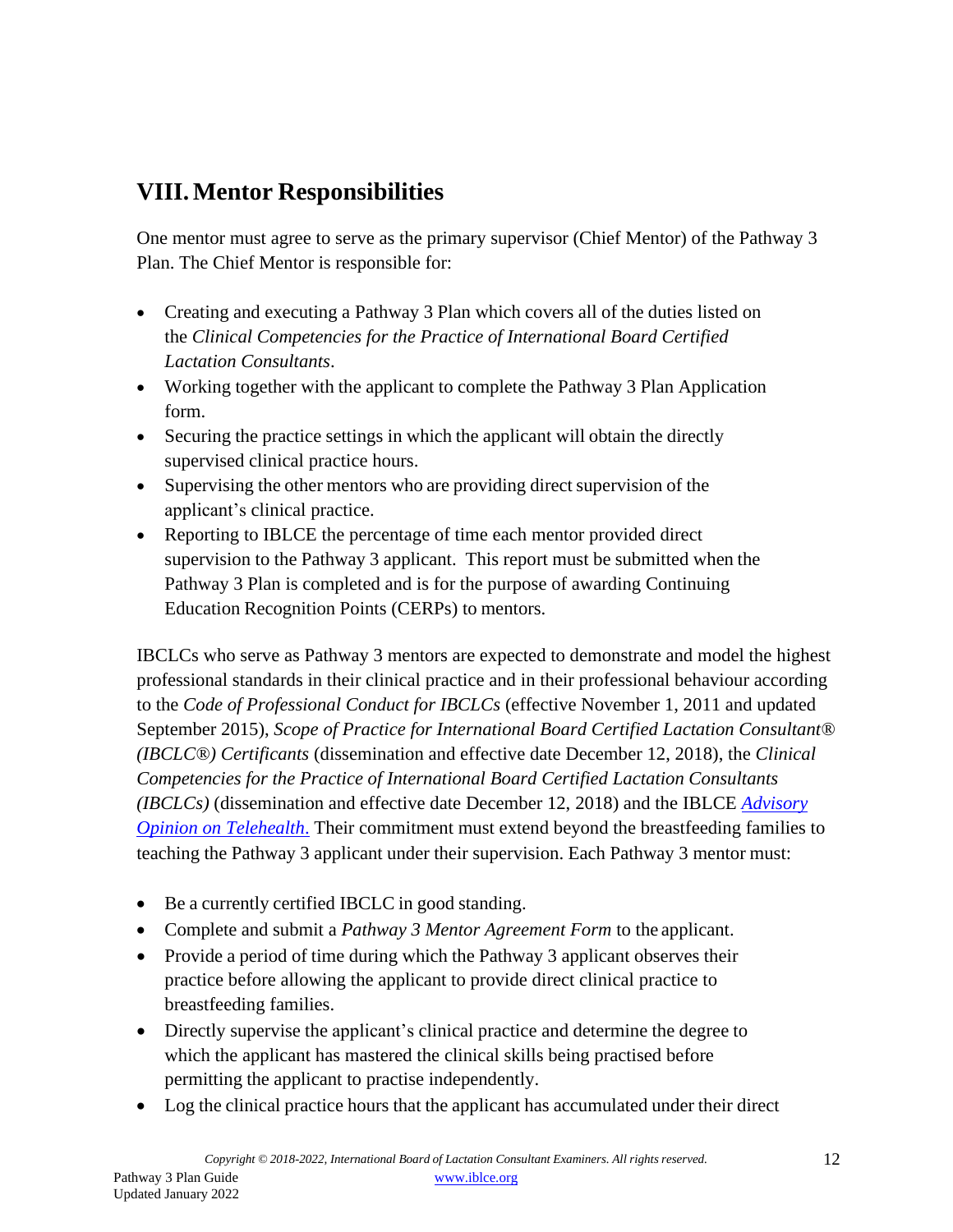supervision by completing and signing a *Pathway 3 Time Sheet*.

- Assign additional learning activities, reading and/or written assignments to the applicant, as needed.
- Provide a reference for the Pathway 3 applicant, upon request.

**Important!** Relatives of the Pathway 3 applicant may not serve as mentors. It is a conflict of interest for a relative of the Pathway 3 applicant to be that applicant's mentor.

#### <span id="page-11-0"></span>**A. CERPs for Mentors**

IBCLCs who serve as mentors for approved Pathway 3 Plans may receive CERPs for their service. For the purposes of CERPs allocation, each Pathway 3 Plan is eligible for a total of 25 L-CERPs. Over any given five-year period of time, IBCLCs may acquire up to a maximum of 50 L-CERPs for their service as mentors to applicants who complete their approved Pathway 3 Plan.

CERPs will be allocated on the basis of the percentage of time each mentor provided direct supervision to the applicant following Pathway 3. The Chief Mentor will be responsible for reporting these percentages to IBLCE. Based upon this report, IBLCE will notify the Chief Mentor of the number of CERPs each mentor earned.

## <span id="page-11-1"></span>**IX. Pathway 3 Plan Development**

The Chief Mentor is expected to work with the Pathway 3 applicant to develop a plan for covering all of the duties listed on the *Clinical Competencies for the Practice of International Board Certified Lactation Consultants.* Making provisions for practice in several settings is important to well-rounded education in the clinical competencies.

## <span id="page-11-2"></span>**X. Alternative Learning Activities**

The assignment of other activities such as literature research or watching instructional videos may be needed in order for applicants to be exposed to all of the clinical skills. These alternative learning activities may be necessary, but ONLY those hours spent in directly supervised clinical practice that involves direct interaction with breastfeeding families may count toward the required minimum of 500 hours.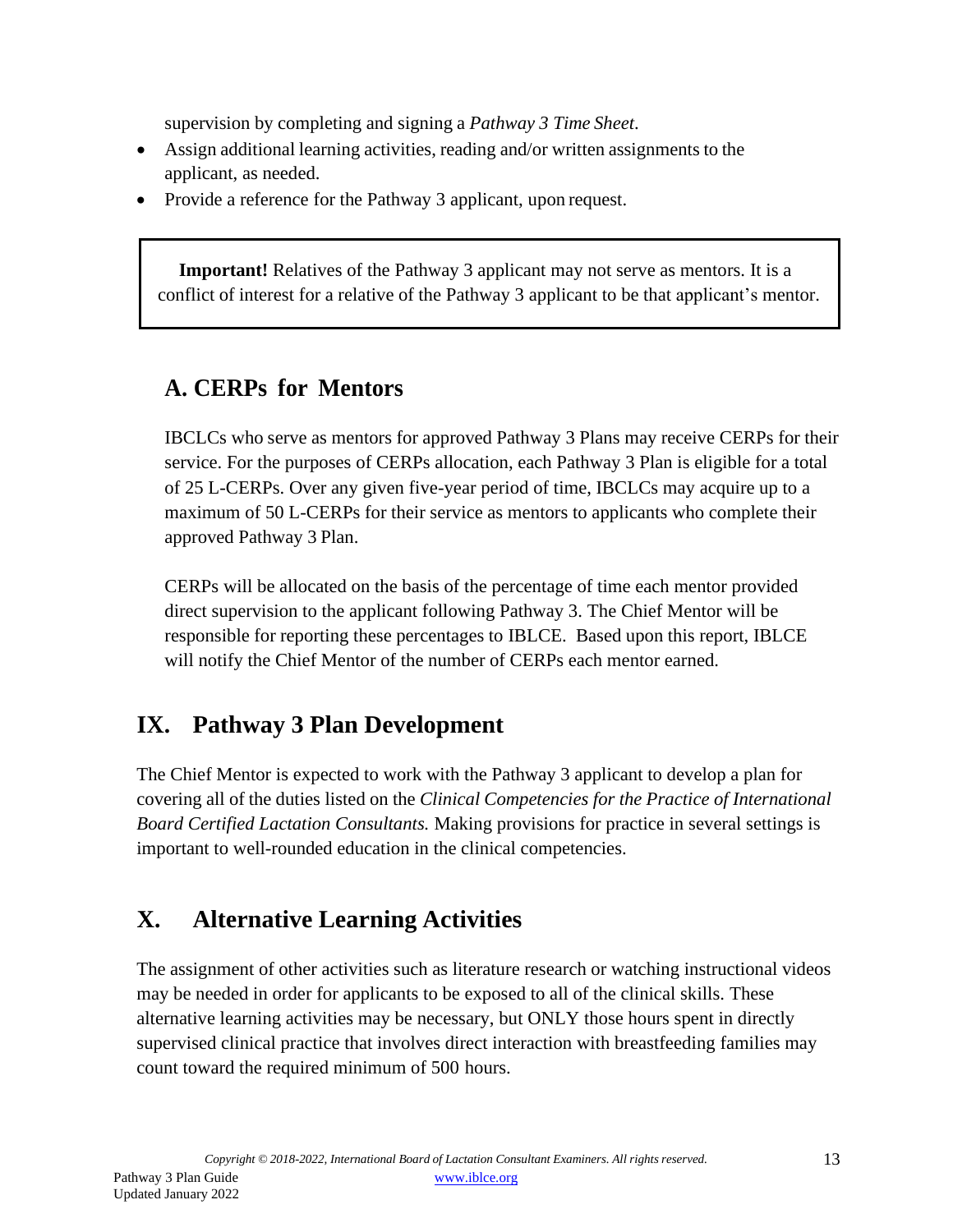These alternative learning activities are intended as suggestions to applicants and mentors. Pathway 3 Plans may include other learning activities agreed upon by the mentor and applicant.

- Attend a childbirth conference, a seminar conducted by a professional association, or sessions presented by a lawyer, a dietician, or a human relations counsellor. These can be in person or online.
- Study the anatomy and physiology of the breast in detail, including how milk is synthesised.
- Learn about infant oral anatomy and development (or other topics) and write a report.
- Make a presentation to your colleagues on the biochemistry of human milk, or a similar challenging topic.
- Observe how an infant interacts with the birthing family in the immediate postpartum. Compare infants who have been exposed to medications in labor to those who have not.
- Attend a variety of peer-to-peer support meetings to observe mothers and babies and to learn more about the wide range of normal breastfeeding experiences. Observe the group counsellors, listen, ask questions, practise ethics, etc. These can be in person or online via a secure platform.
- Complete a professional ethics class or a seminar on health privacy issues relevant to your country, community or practice setting. These can be in person or online.
- Observe, document and interpret the normal growth, development, and breastfeeding behaviour of a single baby over a six-month period.
- Join a study group that critically reads peer-reviewed journal articles on breastfeeding to learn more about research techniques and evidence-based practice.
- Complete a Baby-Friendly Hospital Initiative (BFHI) course. Review hospital guidelines on breastfeeding. Describe in which ways they are aligned or not aligned with best practices.
- Join your local professional lactation consultant organisation for support, information, and educational opportunities.
- Complete tests, quizzes, and/or projects related to reading or clinical practicehours.
- Participate in role-playing exercises. These can be in person or online.
- Complete hypothetical charting exercises and practice writing reports to the primary health care provider.
- Complete a series of training sessions in multicultural counselling skills.
- Communicate with other health professionals, both supportive of and resistant to breastfeeding programs and practices.
- Observe and then describe the differences, both benefits and/or challenges,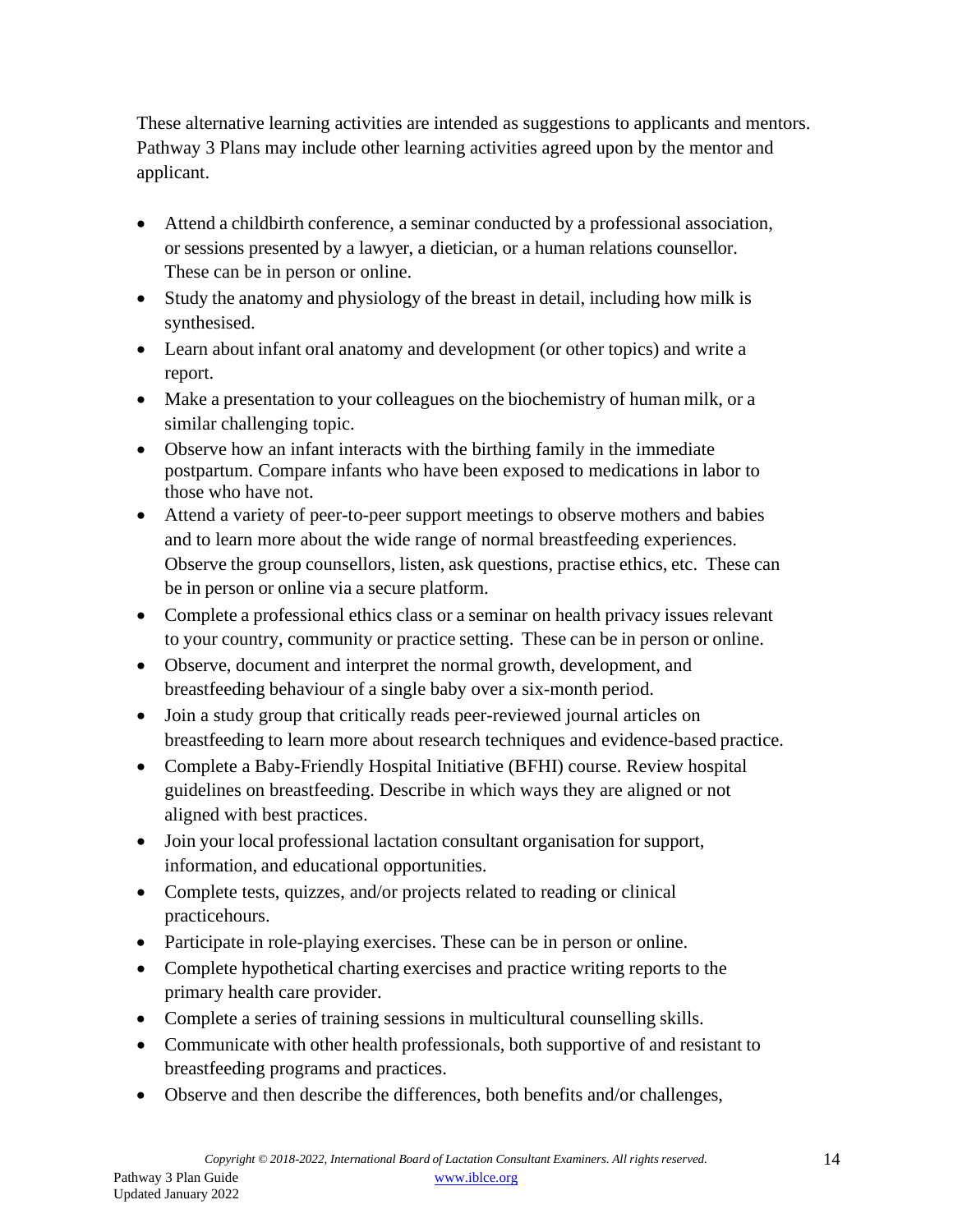between working with families via telephone, telehealth with video/audio capability, or in-person.

- Dialogue with your mentors about difficult challenges such as helping mothers of babies with disabilities, unexpected birth trauma, neonatal death, child abuse, medical emergencies, etc.
- Participate in discussions about how to work with other health care professionals as an effective, professional, respected member of the lactation care team.

# <span id="page-13-0"></span>**XI. Ongoing Pathway 3 Plan Evaluation**

Periodic evaluation is essential to the Pathway 3 Plan. Challenging situations such as poor work habits, unprofessional behaviour, or poor clinical knowledge or counselling skills may arise between applicant and mentor. The Pathway 3 applicant and mentor(s) should have regular evaluation meetings.

Whether the evaluation occurs daily, weekly, bimonthly, or monthly, establishing a schedule of meetings for the purpose of working through such challenges is important. Although evaluation time **cannot** be counted toward the directly supervised clinical practice requirement, it is imperative that time for evaluation be planned.

# <span id="page-13-1"></span>**XII. Potential Financial Considerations**

Pathway 3 applicants are individually responsible for locating, contracting, and, if applicable, making any payment arrangements with IBCLC mentors, but one mentor must agree to serve as Chief Mentor. IBLCE strongly recommends that the applicant and mentor sign a written agreement before the mentoring services begin. IBLCE currently does not provide assistance in locating mentors, or provide contract, legal, or financial counseling, aid, or assistance.

**Important!** The agreement reached, and fulfillment of it, is the sole responsibility of the parties involved. IBLCE cannot serve as a negotiator, arbitrator, legal counsel, or collection agency for either the Pathway 3 applicant or mentor. Therefore, IBLCE is not responsible or liable in any way for business aspects of the Pathway 3 applicant's relationship with any mentor.

Any cost associated with mentorship varies and is part of the business relationship between the applicant and her/his mentor(s). The Pathway 3 applicant is also responsible for obtaining professional liability insurance, immunisation certificates, health exam, privacy consent,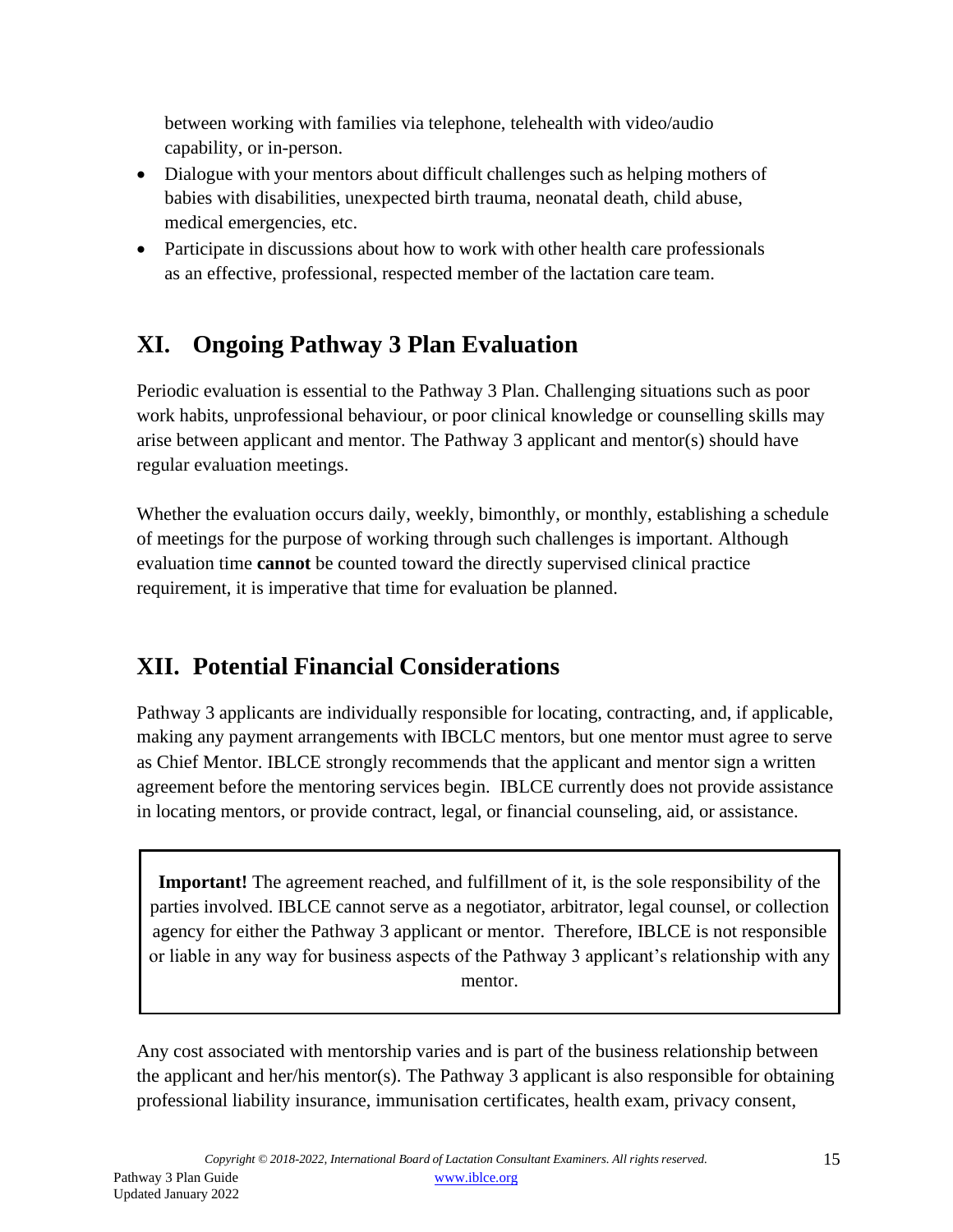patient approvals, or any other license or approval required by the mentor practice setting and in one's own location. As is the case in preparing for any career, the Pathway 3 applicant must expect to incur expenses such as, but not limited to, textbooks, insurance, seminars and workshops, and mentor's fees.

## <span id="page-14-0"></span>**XIII.Frequently Asked Questions**

**Can I get credit for clinical practice accumulated prior to verification of my plan or may I use my on-the-job experience?** No. Your plan must be verified before you begin accumulating the directly supervised clinical practice hours, and you may not combine onthe-job experience with directly supervised experience in order to meet the 500-hour requirement. You may observe your mentor(s) before the plan is verified, but you must wait for notification that your plan has been verified to begin counting the directly supervised clinical practice hours.

**What is the Pathway 3 Application deadline?** Pathway 3 Plan applications may be submitted year-round.

**Can any portions of the** *Clinical Competencies for the Practice of International Board Certified Lactation Consultants* **be omitted?** No. You are expected to demonstrate to your mentor that you are skilled in all the clinical competencies.

**Where can I obtain the clinical experience?** Hours may be accumulated in any setting which affords the opportunity for in-person or remote, directly supervised clinical practice in accordance with this guide. Appropriate supervised settings may include, but are not limited to, hospitals, birthing centres, physician's offices, public health clinics, and private lactation consultant practices. IBLCE encourages you to obtain experience in a variety of settings.

**My local hospital will not permit me to provide care to their patients. What can I do?** Be sure to verify that the settings where you will be working with breastfeeding families will allow you to provide care. Some hospitals and clinics will allow observation by Pathway 3 applicants but will not allow the applicant to practise, even with the mentor supervision. You and your mentor will need to work together to find appropriate clinical settings that will allow you to provide care to breastfeeding families, not just observe them.

**Can the required minimum 500 directly supervised clinical practice hours be reduced by experience or other means?** No. All Pathway 3 applicants must complete the 500 hours of directly supervised clinical practice minimum requirement which may be in person or through use of a secure technology platform which facilitates two-way synchronous audio and visual communication. Through either form of observation, either in person or via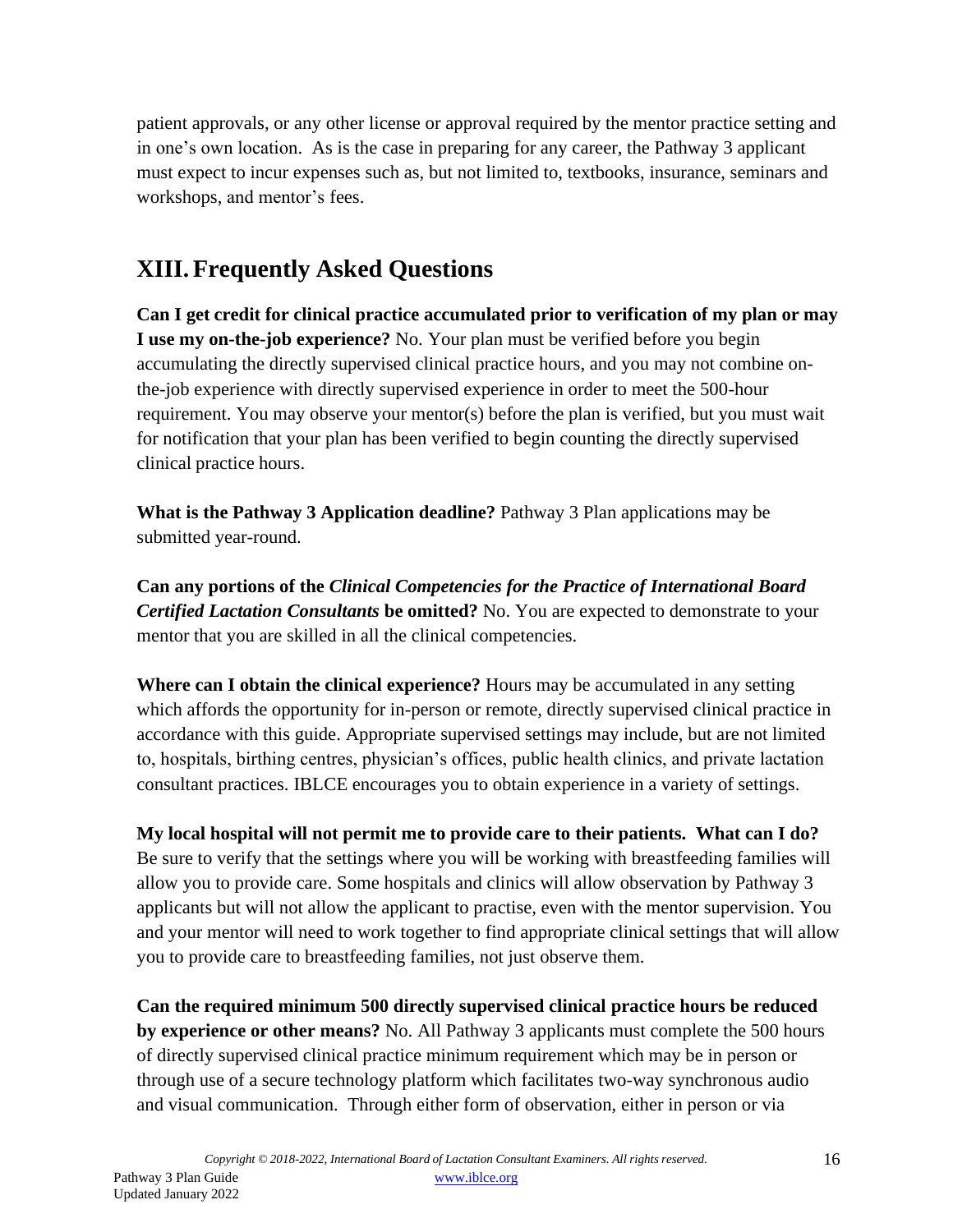observation using technology with two-way synchronous audio and visual components, the focus is on the mentor providing mentoring and guidance to the applicant.

**Can the hours I spend observing IBCLCs at work be counted?** No. You may count only those hours that you have spent actually providing lactation care under the direct supervision of your mentor(s).

**Am I required to be a nurse or other health professional to qualify under Pathway 3?** No. Individuals from a broad variety of backgrounds may qualify through Pathway 3.

**My mentor works in a retail store which sells and rents breast pumps. May I count the practice hours I obtain while helping customers?** No. Hours helping clients choose which products to purchase or rent cannot be used toward meeting the Pathway 3 requirements.

**Can Pathway 3 be undertaken by anyone, anywhere in the world?** Yes, with limitations. Certain local or regional laws and regulations may require that Pathway 3 applicants meet other requirements besides those listed, referenced, or implied in this guide. It is the responsibility of the IBCLC mentors and applicants to understand and abide by the laws and regulations within the jurisdiction(s) in which services are both being observed and performed, including but not limited to any licensing or professional terms or conditions.

**Can additional mentors be added to my Pathway 3 Plan?** Yes. Once your Pathway 3 Plan is approved, it is possible to add additional mentors. Ensure that you get a signed *Mentor Agreement Form* from your new mentor(s). You must contact IBLCE to add mentors and receive verification of the new mentor prior to earning clinical hours with this mentor.

**I am starting a Pathway 3 mentoring relationship now with a mentor in a different location than where I am located. What happens if in November 2020 IBLCE no longer allows earning clinical supervision hours via technology (in whole or in part) to count towards its eligibility requirements? Will I need to find a new mentor?** No. While the future due to COVID-19 remains uncertain, and *how* clinical hours for Pathway 3 may be earned could be further revised in November 2020, you will be able to finish earning your required clinical hours remotely provided that you complete your clinical hours requirement no later than **December 31, 2022**.

## <span id="page-15-0"></span>**XIV. Forms**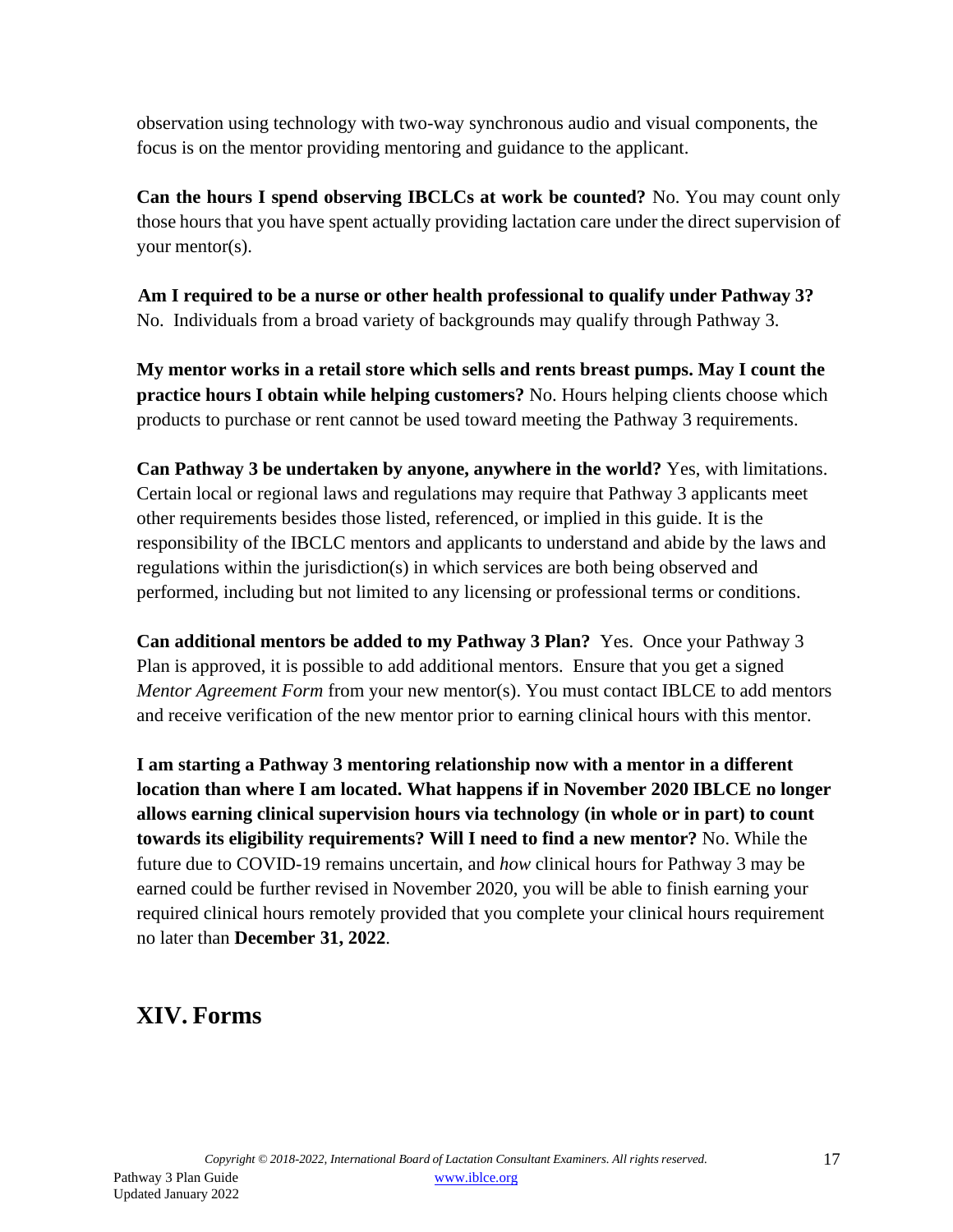### **Pathway 3 Mentor Agreement Form**

All mentors must complete a Pathway 3 Mentor Agreement Form and return the completed form to the Pathway 3 applicant. This form may be required in the case of an audit when applying for IBCLC certification.

#### **Pathway 3 Applicant's Name:**

| <b>Mentor Information</b>           |                                                   |
|-------------------------------------|---------------------------------------------------|
| First Name:                         | Last Name:                                        |
| <b>IBCLC L-Number:</b>              | Will you be Chief Mentor? $\Box$ Yes<br>$\Box$ No |
| <b>Street Address:</b>              |                                                   |
| City:                               | State/Province:                                   |
| Postal Code:                        | Country:                                          |
| Work Phone:                         | Home Phone:                                       |
| Email:                              |                                                   |
| <b>Current Place of Employment:</b> |                                                   |

#### **Signed Statement:**

*I hereby certify that I am an International Board Certified Lactation Consultant (IBCLC) in good standing and I accept responsibility for providing clinical instruction and direct supervision for the above named Pathway 3 Plan applicant. I agree to recognise, follow, and comply with all requirements of IBLCE with respect to Pathway 3 and all applicable laws, regulations, policies, and procedures, including but not limited to the terms of this guide.*

| <b>Mentor's Signature:</b> | Date: |  |
|----------------------------|-------|--|
| <b>Printed Name:</b>       |       |  |

#### **Please return this completed form to the Pathway 3 Plan applicant.**

*Applicant, please retain the completed form for your records and for fulfilling audit requirements when applying for the IBCLC certification.*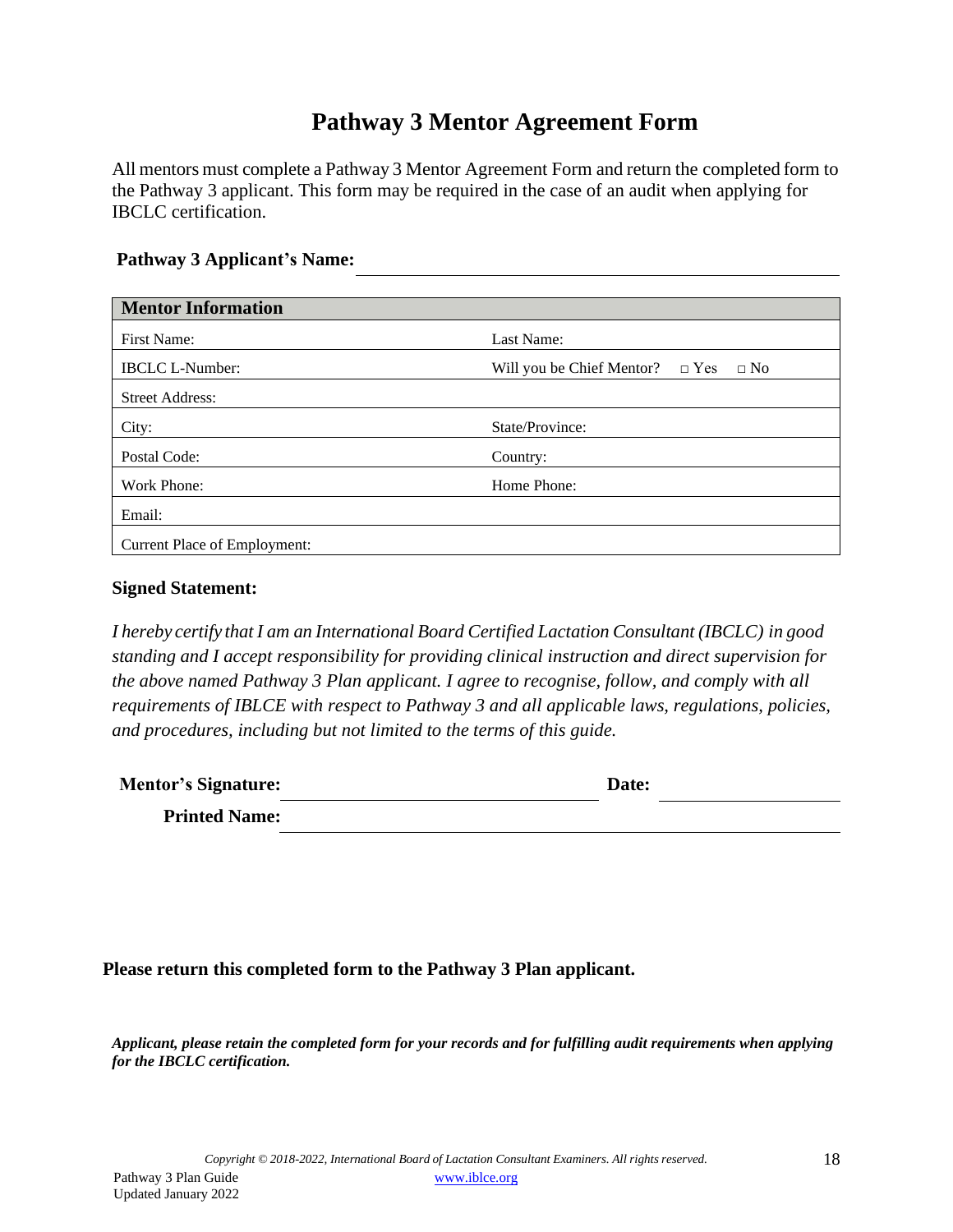## **Report of Pathway 3 Clinical Practice Hours**

Please keep careful records. When applying for the IBLCE examination, your application may be randomly chosen for audit. *If your examination application is audited, you will be required to submit this document, along with other records.* Applicants who fail to comply with the terms of the audit will not be allowed to take the examination and will forfeit a non-refundable portion of the examination fee.

#### **Pathway 3 Applicant's Name:**

IBLCE Account Number (if applicable):

**Chief Mentor's Name:**

Chief Mentor's IBCLC L-Number:

A minimum of 500 directly supervised clinical practice hours must be documented on this report. Your mentors must verify completion of the clinical practice hours they directly supervised. Please complete the table below summarising the hours recorded on your *Pathway 3 Time Sheets* (on page 20) and then obtain your mentor's signature and date in the appropriate box.

|                      | <b>Number of Directly Supervised Clinical Practise Hours</b>       |                                                                                                         |                                      |  |
|----------------------|--------------------------------------------------------------------|---------------------------------------------------------------------------------------------------------|--------------------------------------|--|
| <b>Mentor's Name</b> | Hours Supervised<br>In Person                                      | Hours Supervised via<br>observation using technology<br>with synchronous audio and<br>visual components | <b>Mentor's Signature &amp; Date</b> |  |
|                      |                                                                    |                                                                                                         |                                      |  |
|                      |                                                                    |                                                                                                         |                                      |  |
|                      |                                                                    |                                                                                                         |                                      |  |
|                      |                                                                    |                                                                                                         |                                      |  |
|                      |                                                                    |                                                                                                         |                                      |  |
|                      | <b>Grand Total of Directly Supervised Clinical Practise Hours:</b> |                                                                                                         |                                      |  |

*Applicant, please retain the completed form for your records and for fulfilling audit requirements when applying for the IBCLC certification.*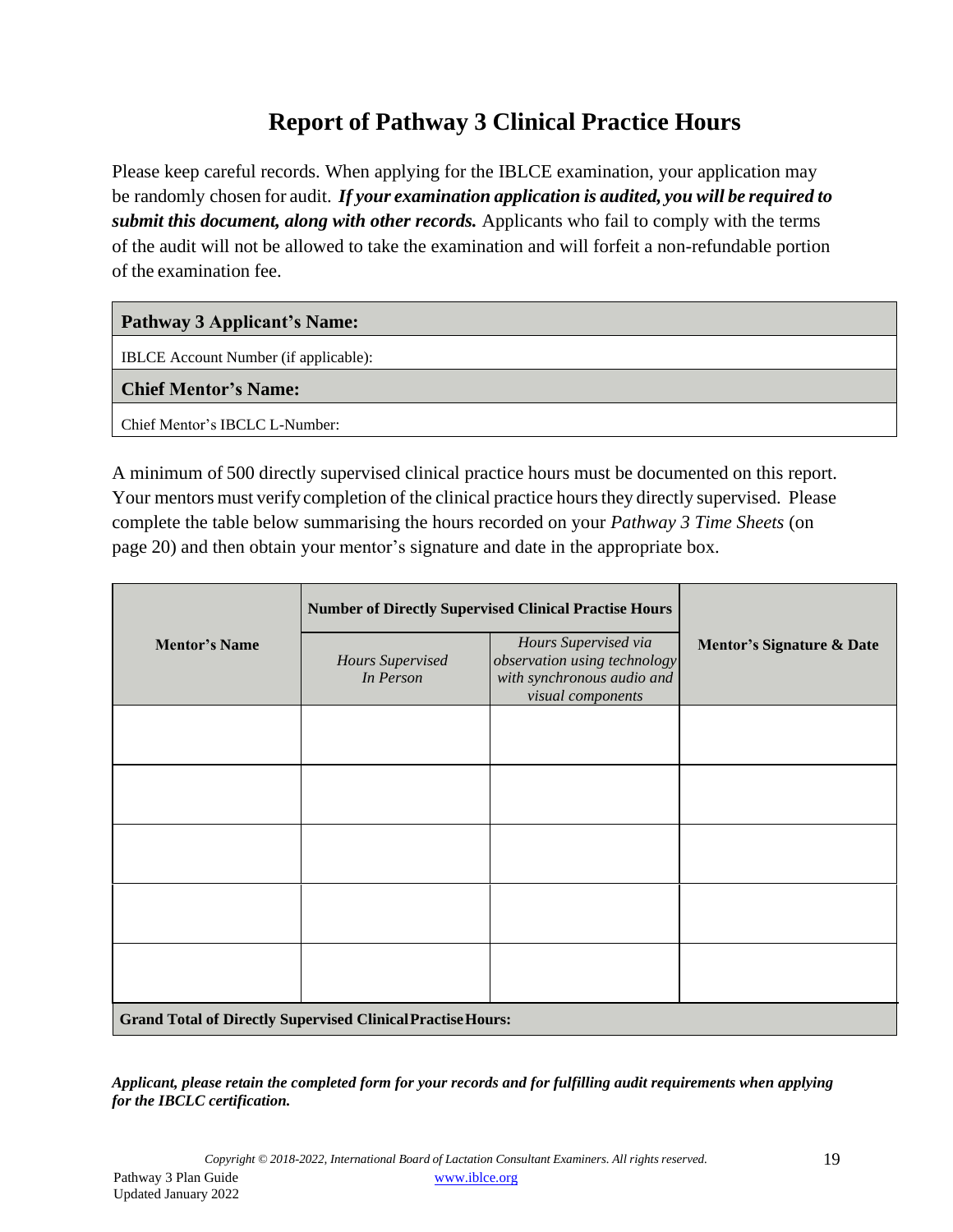## **Pathway 3 Time Sheet**

Make as many copies of this sheet as you need. Use the sheet to record your directly supervised lactation specific clinical practice hours. These records will be used to complete the Report of Pathway 3 Clinical Practice Hours (page 19). Retain the time sheets for your records; IBLCE may request that you submit them as verification of the hours you reported.

#### **Pathway 3 Applicant's Name:**

IBLCE Account Number (if applicable):

#### **Chief Mentor's Name:**

Chief Mentor's IBCLC L-Number:

| <b>Date</b> | <b>Brief Description of Daily Clinical Practise</b> | <b>Supervised</b>           | <b>Start Time</b> | <b>End Time</b> |
|-------------|-----------------------------------------------------|-----------------------------|-------------------|-----------------|
|             |                                                     | $\Box$ In Person            |                   |                 |
|             |                                                     | $\hfill\Box$ Via Technology |                   |                 |
|             |                                                     | $\Box$ In Person            |                   |                 |
|             |                                                     | $\Box$ Via Technology       |                   |                 |
|             |                                                     | $\Box$ In Person            |                   |                 |
|             |                                                     | $\Box$ Via Technology       |                   |                 |
|             |                                                     | $\Box$ In Person            |                   |                 |
|             |                                                     | □ Via Technology            |                   |                 |
|             |                                                     | $\Box$ In Person            |                   |                 |
|             |                                                     | $\hfill\Box$ Via Technology |                   |                 |
|             |                                                     | $\Box$ In Person            |                   |                 |
|             |                                                     | $\hfill\Box$ Via Technology |                   |                 |
|             |                                                     | $\Box$ In Person            |                   |                 |
|             |                                                     | $\Box$ Via Technology       |                   |                 |
|             |                                                     | $\Box$ In Person            |                   |                 |
|             |                                                     | $\hfill\Box$ Via Technology |                   |                 |
|             |                                                     | $\Box$ In Person            |                   |                 |
|             |                                                     | $\Box$ Via Technology       |                   |                 |
|             |                                                     | $\Box$ In Person            |                   |                 |
|             |                                                     | □ Via Technology            |                   |                 |
|             |                                                     | $\Box$ In Person            |                   |                 |
|             |                                                     | $\Box$ Via Technology       |                   |                 |
|             |                                                     | $\Box$ In Person            |                   |                 |
|             |                                                     | $\Box$ Via Technology       |                   |                 |
|             |                                                     | $\Box$ In Person            |                   |                 |
|             |                                                     | $\Box$ Via Technology       |                   |                 |
|             |                                                     | $\Box$ In Person            |                   |                 |
|             |                                                     | $\Box$ Via Technology       |                   |                 |

*Applicant, please retain the completed form for your records and for fulfilling audit requirements when applying for the IBCLC certification.*